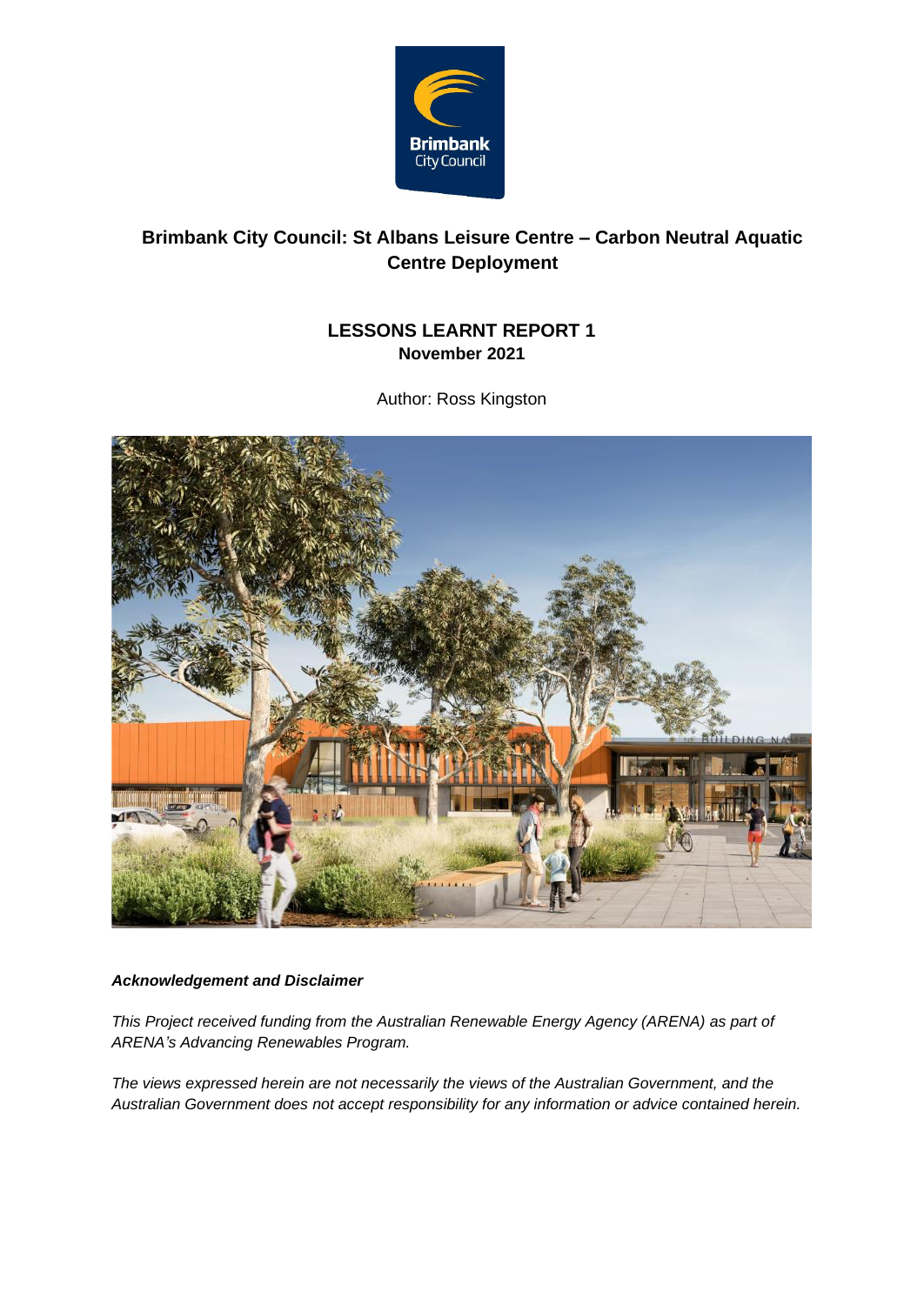### **Contents**

| <b>EXECUTIVE SUMMARY</b>                                                       |   |
|--------------------------------------------------------------------------------|---|
| <b>KEY TERMS</b>                                                               | 3 |
| Lesson Learnt No. 1: Comparison between LCA Heat Pumps and HFO Heat Pumps      | 5 |
| Lesson Learnt No. 2: Optimisation of Thermal Energy Storage Costs and Benefits | 8 |

## <span id="page-1-0"></span>EXECUTIVE SUMMARY

Milestone 1 of the Carbon Neutral Aquatic Centre Deployment Project has involved incorporation of the proposed heating, ventilation and air-conditioning (HVAC) system into the overarching Brimbank Aquatic and Wellness Centre project.

This has required a variation costing process with the builder, and a detailed design process to finalise the Construction Issue Design Documents. Both steps are now completed, in line with the project budget and funding requirements.

As per the funding agreement, the final project design reflects a central, whole of facility HVAC system, consisting of a 4-pipe heat pump, thermal recovery and thermal energy storage, a 500 KW solar photovoltaic (PV) array, and a building management system.

In line with the project target of securing all residual electricity from a renewable power purchasing agreement, all Council facilities are now supplied with 100% renewable electricity by the Victorian Energy Collaboration (VECO). Further detail on the VECO initiative can be found here - [https://veco.org.au/.](https://veco.org.au/)

Milestone 1 also required completion of the project's planning and building permits, which have now been approved.

Several knowledge sharing activities have also been initiated, including the establishment of an Industry Roundtable to advance the cause of all-electric aquatic centre design.

The first phase of the project has entailed an in-depth process of knowledge and design development. Several cost considerations have had to be balanced against the project's renewable energy, energy efficiency and environmental objectives.

The following report discusses the heat pump and thermal energy storage options considered as part of the design process and identifies opportunities to improve energy performance and environmental outcomes on future projects.

The learnings and insights provided in this report should be considered preliminary until they can be confirmed by operational data from the built facility.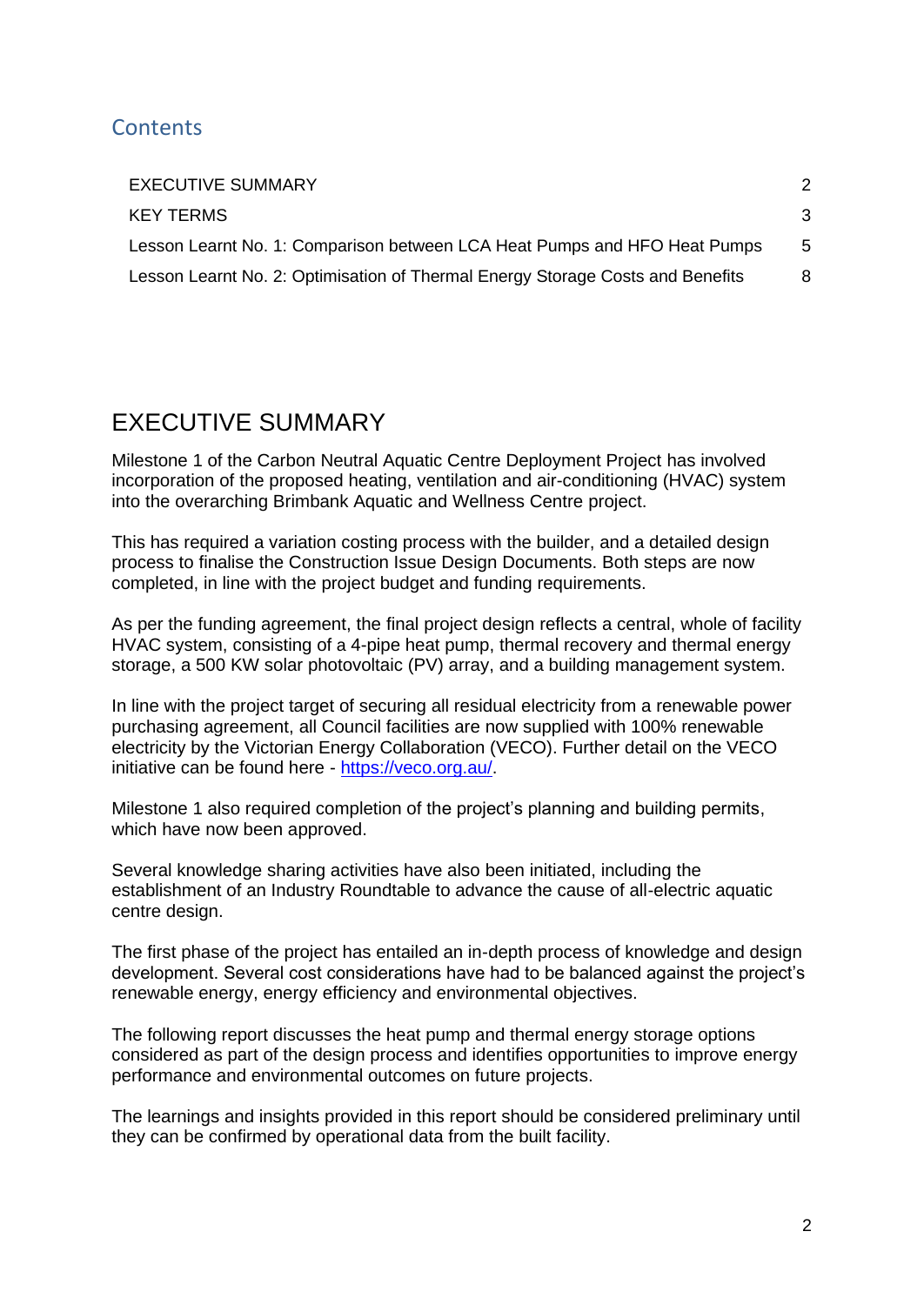## <span id="page-2-0"></span>KEY TERMS

**Council –** Brimbank City Council (BCC)

**Overarching Project –** the overarching project is the \$60M Brimbank Aquatic and Wellbeing Centre. This state-of-the-art new facility will be a significant new asset for community health and wellbeing in Melbourne's west.

**Design and Construction** (**D&C) Contract** – the Design and Construction Contract for the Brimbank Aquatic and Wellness Centre.

**Heating, Ventilation and Air-Conditioning (HVAC)** - Heating ventilation and air conditioning systems account for up to 50% of a commercial building's energy use and dominate peak electricity demand. Capital and maintenance costs for these systems also comprise a high portion of overall building costs. A holistic HVAC strategy relies on an integrated approach to reduce demand, optimise existing systems and upgrade to more efficient systems. Advances in electrically powered HVAC systems, such as heat pumps, can result in significant energy savings and emission reductions.

**The Project** – the project to develop an all-electric, net-zero greenhouse emissions HVAC system for the Brimbank Aquatic and Wellness Centre. The project includes a central heat pump for heating and cooling with 1200 KW $_{th}$  of heating capacity (at 4 degrees Celsius), an 88 KL thermal energy storage system, 500 KW of rooftop solar PV and a renewable electricity power purchasing agreement. The project design is distinct from the Business as Usual Design (see below) which had been in development as part of the overarching project but was retired following commitment to proceed with the allelectric, ARENA funded design.

**Business As Usual (BAU) Design –** A 1700 KW<sub>th</sub> gas boiler heating system, a central chiller and significant number of additional air-conditioning units throughout the facility for cooling (i.e. not a centralised HVAC system). It included 500 KW of rooftop solar PV and a renewable electricity power purchasing agreement. It was costed as part of the original D&C Contract Tender.

**Building Management System (BMS) –** a digital control system for operation of building services such as HVAC, lighting and security.

**Coefficient of Performance (COP) –** the coefficient of performance of a [heat pump,](https://en.wikipedia.org/wiki/Heat_pump_and_refrigeration_cycle)  [refrigerator or air conditioning system](https://en.wikipedia.org/wiki/Heat_pump_and_refrigeration_cycle) is a ratio of useful heating or cooling provided to work (energy) required. Higher COPs equate to higher efficiency, lower energy (power) consumption and thus lower operating costs. The COP for a heat pump system can be expressed in the form of a curve, which shows the power consumed to operate the equipment against the amount of heat energy supplied.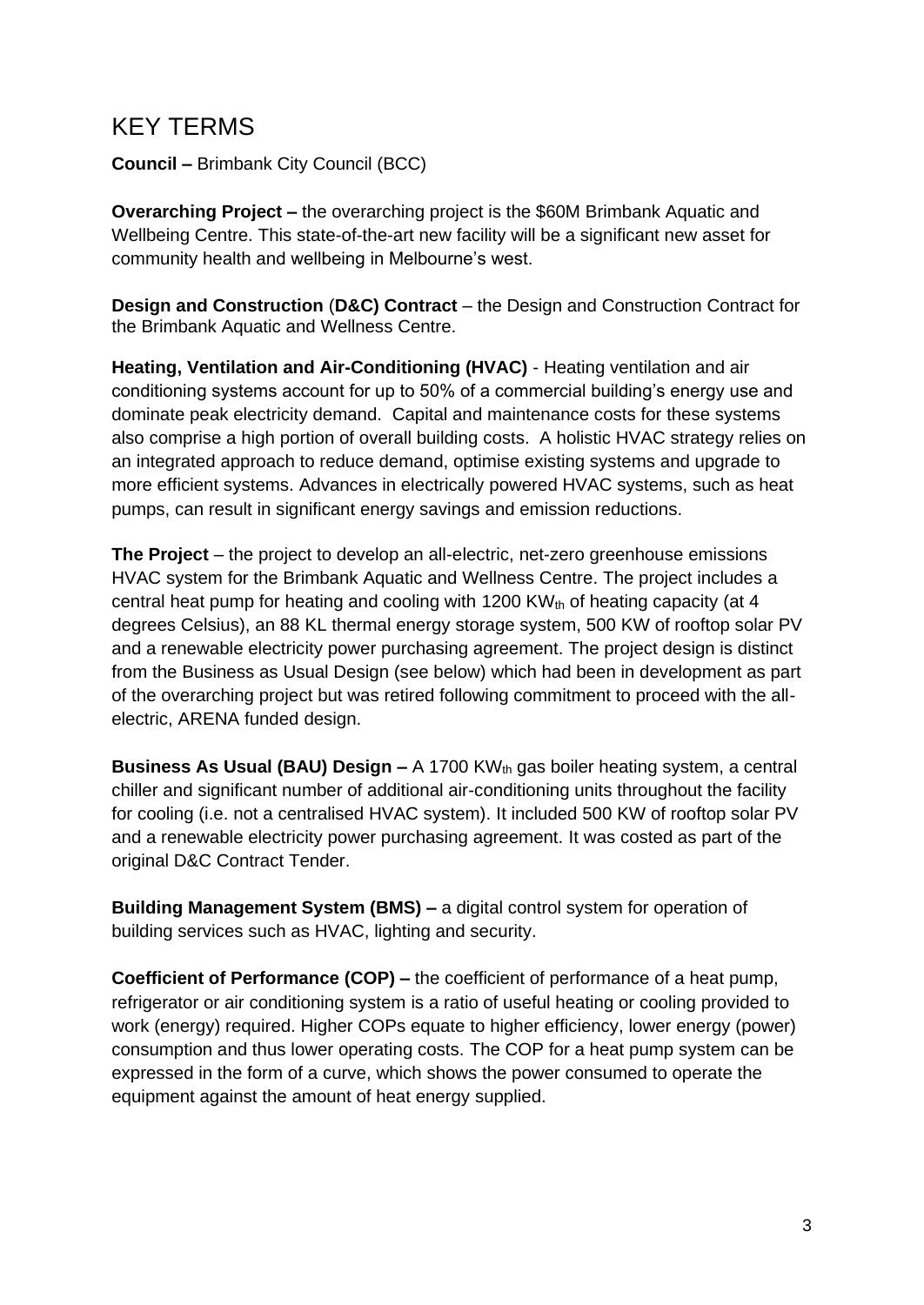**Global Warming Potential (GWP) –** a measure of how much energy the emissions of 1 tonne of a gas will absorb over a given period of time, relative to the emissions of 1 tonne of carbon dioxide  $(CO<sub>2</sub>)$ .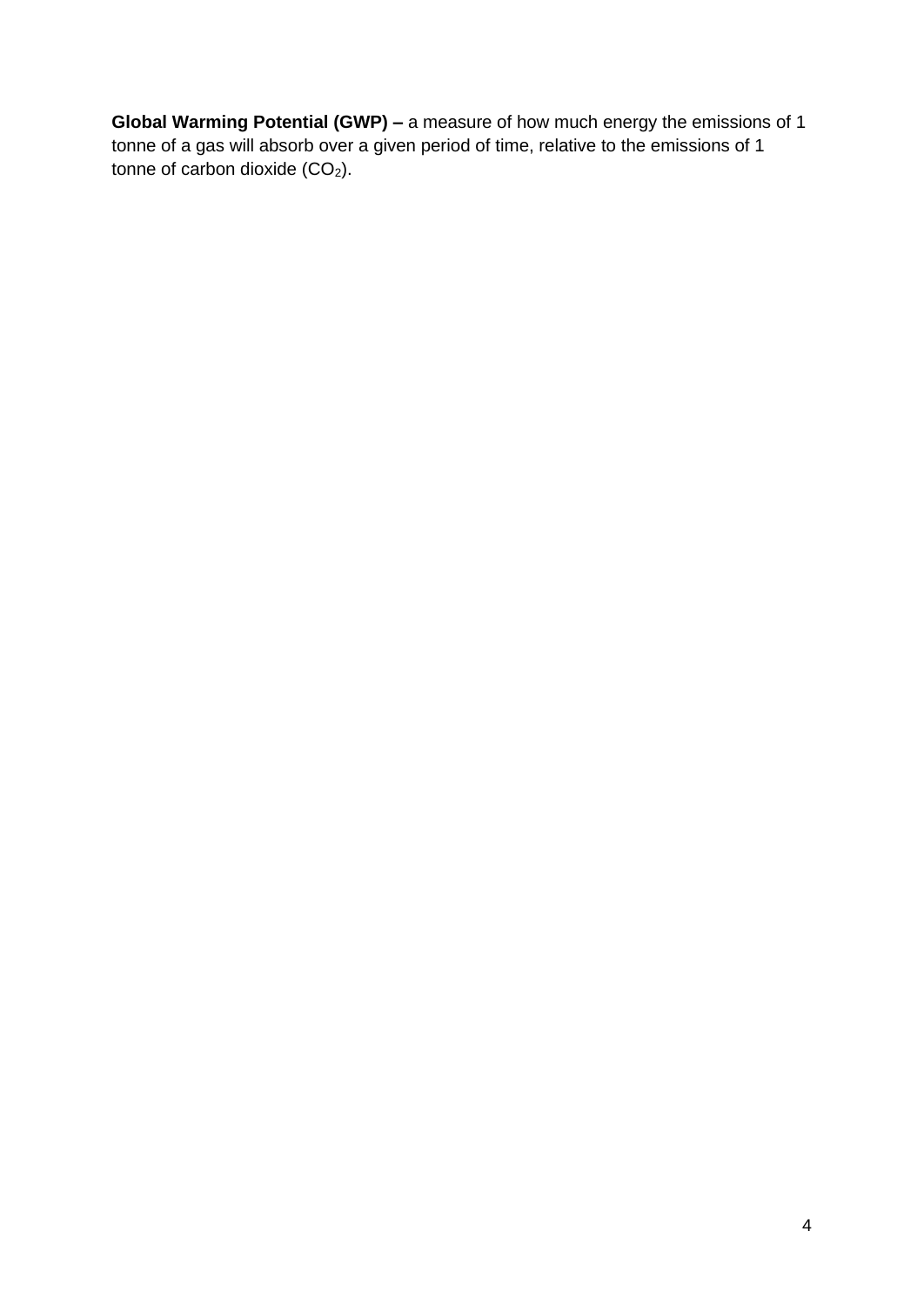# <span id="page-4-0"></span>Lesson Learnt No. 1: Comparison between LCA Heat Pumps and HFO Heat Pumps

#### **Category:** Commercial / Risk

**Objective:** Demonstrate the commercial feasibility of a renewable energy powered heat pump solution for aquatic centres.

**Detail:** The project's initial concept design nominated a 4-pipe low charge ammonia (LCA) heat pump system, but this was changed to a 4-pipe Hydrofluro-Olefins (HFO) heat pump system during the procurement process. Both options have been assessed as being capable of providing the facility's year-round heating and cooling requirements without resort to back-up gas boilers.

#### **Energy Efficiency and Environmental Performance Comparison**

The initial choice of utilising a LCA heat pump was based on energy efficiency and environmental performance. The below table provides the annual electricity consumption for each option as per the project's energy model.

|                                                              | LCA option   HFO option |           |
|--------------------------------------------------------------|-------------------------|-----------|
| Annual electricity for water and space heating/cooling (KWh) | 1,308,808               | 1,450,120 |

Based on its COP curve the HFO option is expected to have higher annual power consumption than the LCA option. The higher consumption will require approximately \$15,000 - \$20,000 in additional electricity costs per year. This is modelled on an electricity price reflecting both the solar PV and grid sourced electricity from which the additional demand will be drawn. If the additional demand was to be sourced purely from the grid, the extra annual costs would be in the order of \$25,000 - \$30,000.

The refrigerants used for HFO heat pumps are also less environmentally friendly compared to LCA heat pumps. The synthetic refrigerant used for HFO is called R513a and has a GWP of 631, while the LCA heat pumps use natural ammonia refrigerant, which has a GWP of 0.

That said, given that the most commonly used heat pump refrigerant, R410a, has a GWP of 2088, the adoption of R513a refrigerant with GWP of 631 represents a significant improvement. R513a also has a significantly lower volumetric requirement than R410a to achieve equivalent thermal transfer. Taking into account these parameters, R513a results in a 90% improvement in GWP relative to R410a.

The LCA vs HFO consideration also took into account incorporation of a refrigerant leak detection system in the HFO design which generates BMS alerts when any change in refrigerant volume is detected. This will help achieve negligible leaking of refrigerant gas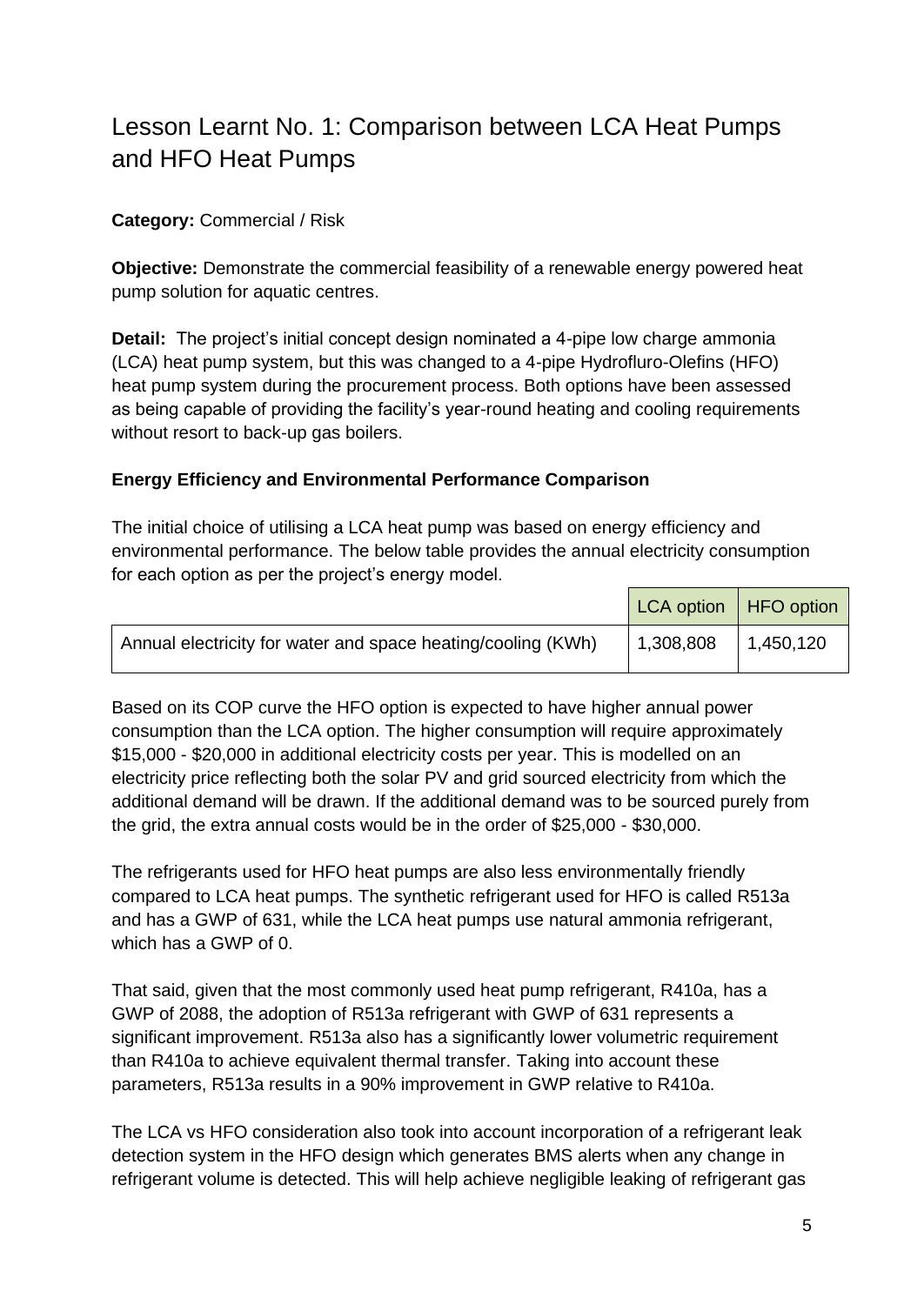to the atmosphere over the course of the heat pump's operations. The gas will also be made inert as part of the heat pump's end of life decommissioning.

A leak of all R513a refrigerant would result in the release of approximately 12 tonnes of CO2-e in the atmosphere which is equivalent to the annual greenhouse gas emissions of an average Australian household. By comparison, the estimated greenhouse gas emissions of the BAU gas boiler-based design over the facility's design life (60 years) would be in the order of  $60,000$  tonnes  $CO<sub>2</sub>$ -e.

#### **Capital Costs Comparison**

The table below provides cost range estimates that future projects can expect to encounter for HFO and LCA systems respectively. The estimates are for a system with heating capacity of 1200 KW $_{th}$  at 4.0 degrees Celsius. The core heat pump costs, and potentially some of the total overall costs, could be higher or lower depending on the required heating capacity.

|                                                | <b>HFO</b>                                        | <b>LCA</b>             |
|------------------------------------------------|---------------------------------------------------|------------------------|
| Core heat pump units and associated equipment* | \$0.5M -\$0.7M                                    | $\mid$ \$1.3M - \$1.5M |
| Total overall supply and construction cost**   | $\vert$ \$1.35M - \$1.55M $\vert$ \$3.0M - \$3.2M |                        |

\*Associated pumps, heat absorption/rejection units, plus a small additional heat pump for domestic hot water temperature top-up in the case of the HFO system.

\*\*Inclusive of design, installation and supporting materials and equipment costs.

The decision to proceed with the HFO heat pump option was based primarily on budgetary grounds given the lower capital cost associated with this type of heat pump. The decision also took into account the HFO option's energy efficiency and performance capabilities. Although the HFO efficiency and performance is lower compared to the LCA option, its parameters are still sufficient to meet the project's overarching objective of an all-electric, net-zero greenhouse emissions aquatic centre.

#### **Implications for future projects:**

LCA heat pump technology appears to have a considerably higher capital requirement than HFO, although its capital premium for this project was likely exacerbated by design and procurement complexities resulting from the contract variation nature of the procurement process.

Based on the cost insights and experience from this project, future projects are encouraged to prioritise an all-electric, natural refrigerant design from the outset. Early prioritisation would stand to achieve a more cost competitive outcome for LCA heat pump technology, however the capital premium will need to be reduced considerably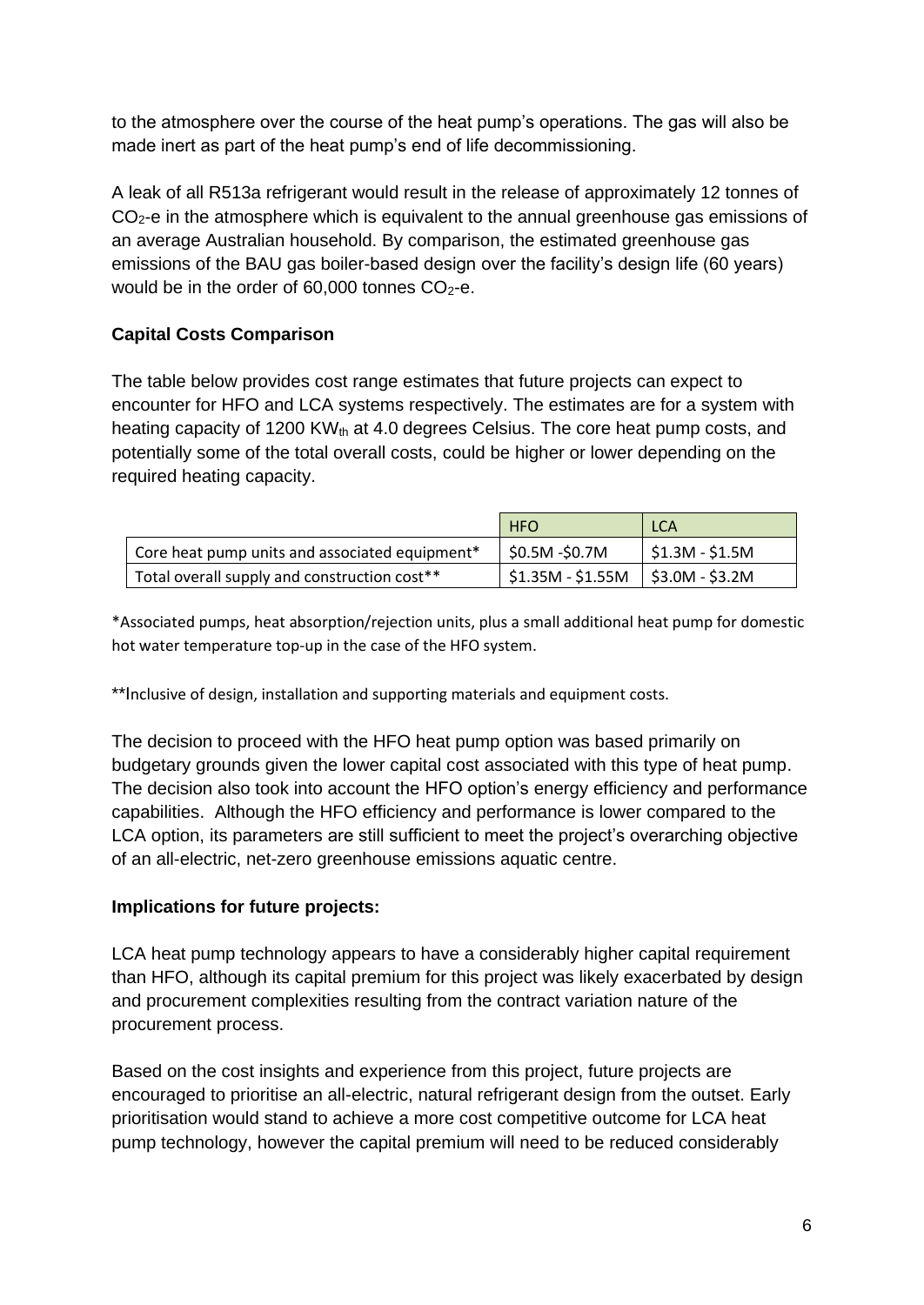before the technology can be considered competitive with HFO on purely financial grounds.

Based on LCA technology's superior energy and environmental performance, future aquatic centre project's seeking to achieve an all-electric outcome should continue to consider LCA heat pump options, alongside HFO options, as part of their design and procurement strategy.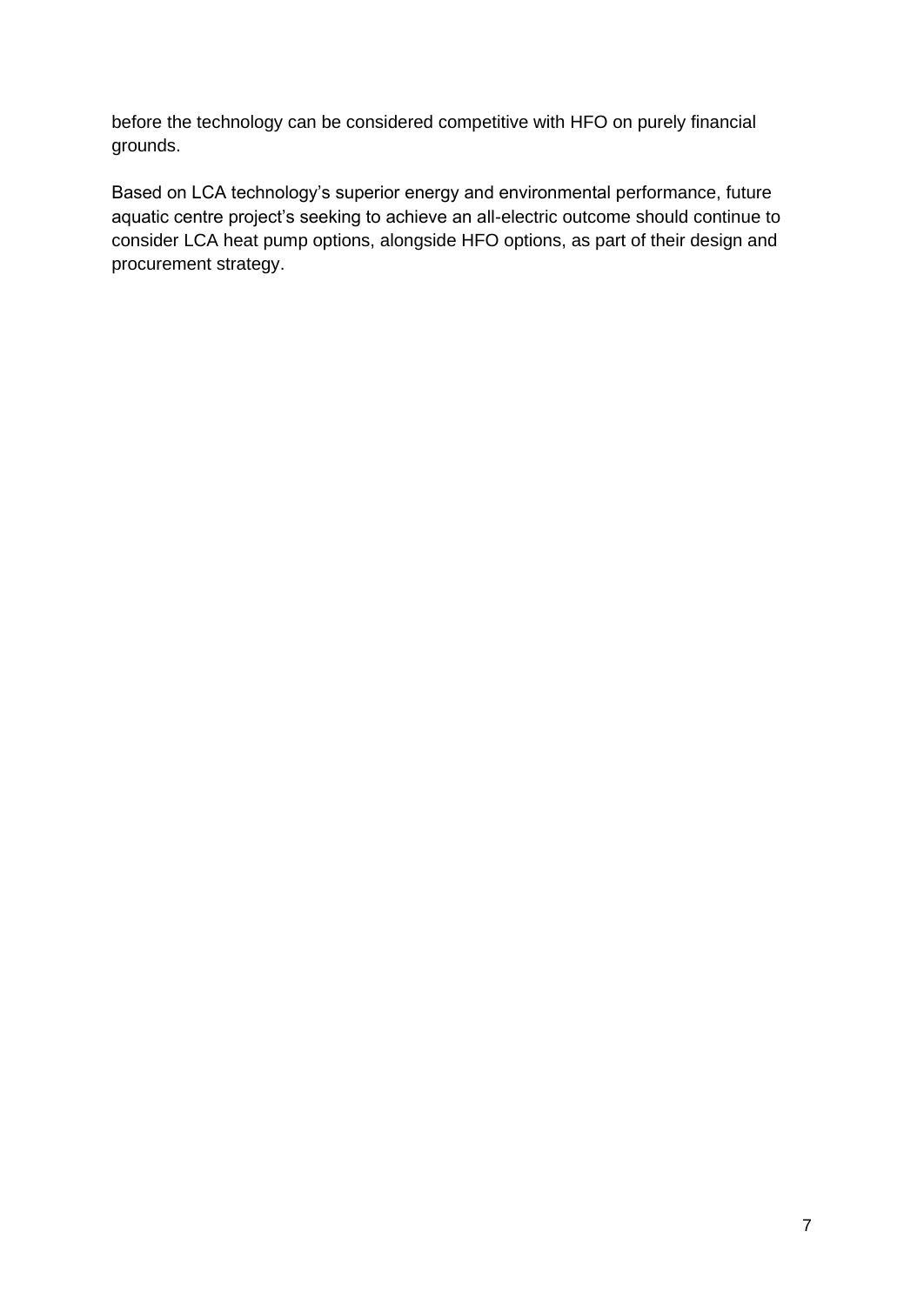# <span id="page-7-0"></span>Lesson Learnt No. 2: Optimisation of Thermal Energy Storage Costs and Benefits

#### **Category:** Commercial / Risk

**Objective:** Demonstrate the commercial feasibility of a renewable energy powered heat pump solution for aquatic centres.

**Detail Learning:** The project's feasibility analysis identified thermal energy storage (TES) as an effective complementary technology for the centralised heat pump based heating and cooling system. Further energy modelling indicated that incorporation of a TES system with volume of 100 KL would enable the following benefits:

- A) A reduction in the heat pump's peak heating output requirement from 1700 KW<sub>th</sub> to 1200 KW<sub>th</sub> (at 4 degrees Celsius), leading to a significant reduction in heat pump capital costs.
- B) Load shifting to daylight hours during periods of 'free' excess solar PV generation. This has the added benefit of optimising operation of the heat pump, thereby increasing the heat pump's average coefficient of performance (COP).

For this project the TES volume/capacity consideration was largely determined by the amount of excess generation available from the 500 KW solar PV system (as per the energy model) that was already part of the overarching project. Theoretically, more solar PV, and therefore more TES capacity, could have been considered. However by the time the TES load shifting feature was being seriously considered, budgetary and time pressures drove a pragmatic decision to simply work with the existing solar PV capacity.

On this basis, the design brief for the design variation costing process nominated a thermal energy storage volume of 100 KL but was non-prescriptive on how that needed to be achieved in terms of an above ground or underground approach. In response, the builder proposed an above ground insulated stainless steel tank solution with a volume of 88 KL. This solution was accepted and its cost was approximately double compared to what was expected from the project's background cost estimates for TES.

Insights on the feasibility and costs of an underground concrete option are not provided in the report, because this information was not disclosed by the builder.

Prior to the variation process, quotes for an underground concrete tank solution were obtained by the Council as background knowledge. Based on this information, it is reasonable to expect that an equivalent, or even larger volume of underground thermal energy storage capacity could potentially be implemented in future projects with a significantly lower cost compared to the above ground solution.